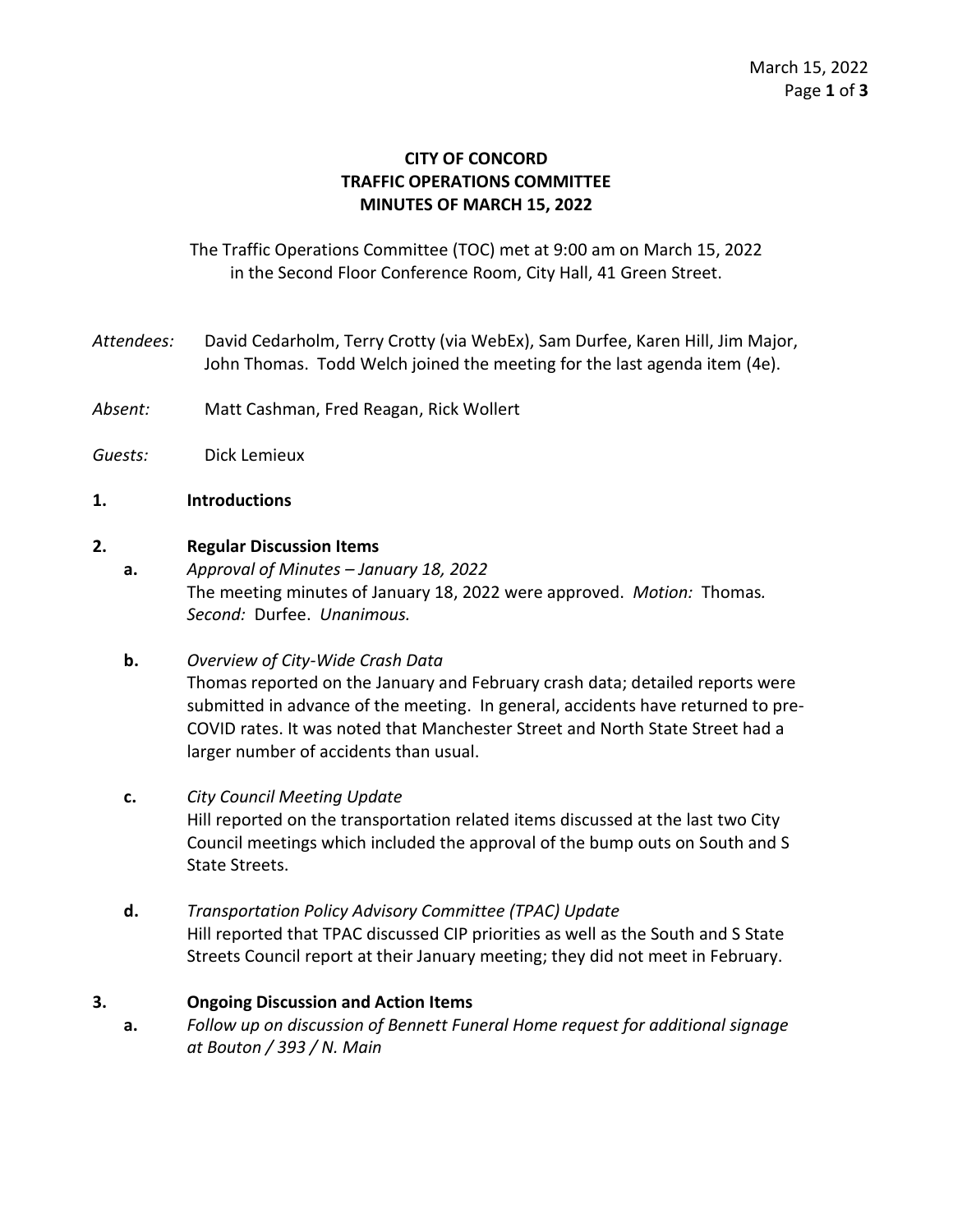Hill initiated discussion on the continuing request from Bennett Funeral Home regarding accidents at their property. The response from NHDOT was reviewed; it did not recommend additional signage on I-393.

Cedarholm moved that no action be taken. Durfee seconded. *Unanimous.*

### **4. New Discussion and Action Items**

**a.** *Resident request to consider lane marking and signage changes on Broadway in the area of McKee Square*

Hill presented the request for a lane marking and signage changes on Broadway. Cedarholm noted that there is an upcoming CIP project at this specific intersection. Hill will notify the resident of the plans for the CIP project.

#### **b.** *Resident request to add speed bumps on West Street*

A request had been sent to Major for speed bumps on West Street that was forwarded to TOC. After some discussion, it was agreed that Hill will place a traffic counter in the area this Spring to collect the existing volumes and speed. Major will review paving program for any upcoming projects in this area. City may want to explore street narrowing under a future project.

# **c.** *Resident request through SeeClickFix regarding cut through traffic and speed concerns on Harvard Street*

The anonymous request was unclear and did not provide an adequate description of the concern. After considerable discussion of the area traffic, Hill agreed to collect traffic counts on Harvard Street in the Spring, and Thomas will request directed enforcement of the existing turning restriction.

## **d.** *Resident request to examine the intersection of Industrial Park Drive and Regional Drive*

Hill presented a request from a resident who asked that the intersection parameters be examined. Hill performed an onsite evaluation and determined that the signage and sight lines are adequate. She noted that there were only three accidents in the last five years at the intersection.

Hill moved that no action be taken as the intersection is well marked. Thomas seconded. *Unanimous.*

### **f.** *CNHRPC Count Program Request*

Hill reported information regarding the option to have the Central NH Regional Planning Commission (CNHRPC) conduct traffic counts at up to ten intersections in the City. TOC members may submit requests to be included in the list prior to the end of March. Hill will contact Steve Smagula at the Police Department regarding any areas that he may want studied. Thomas requested that counts be performed at Main and Loudon and Centre.